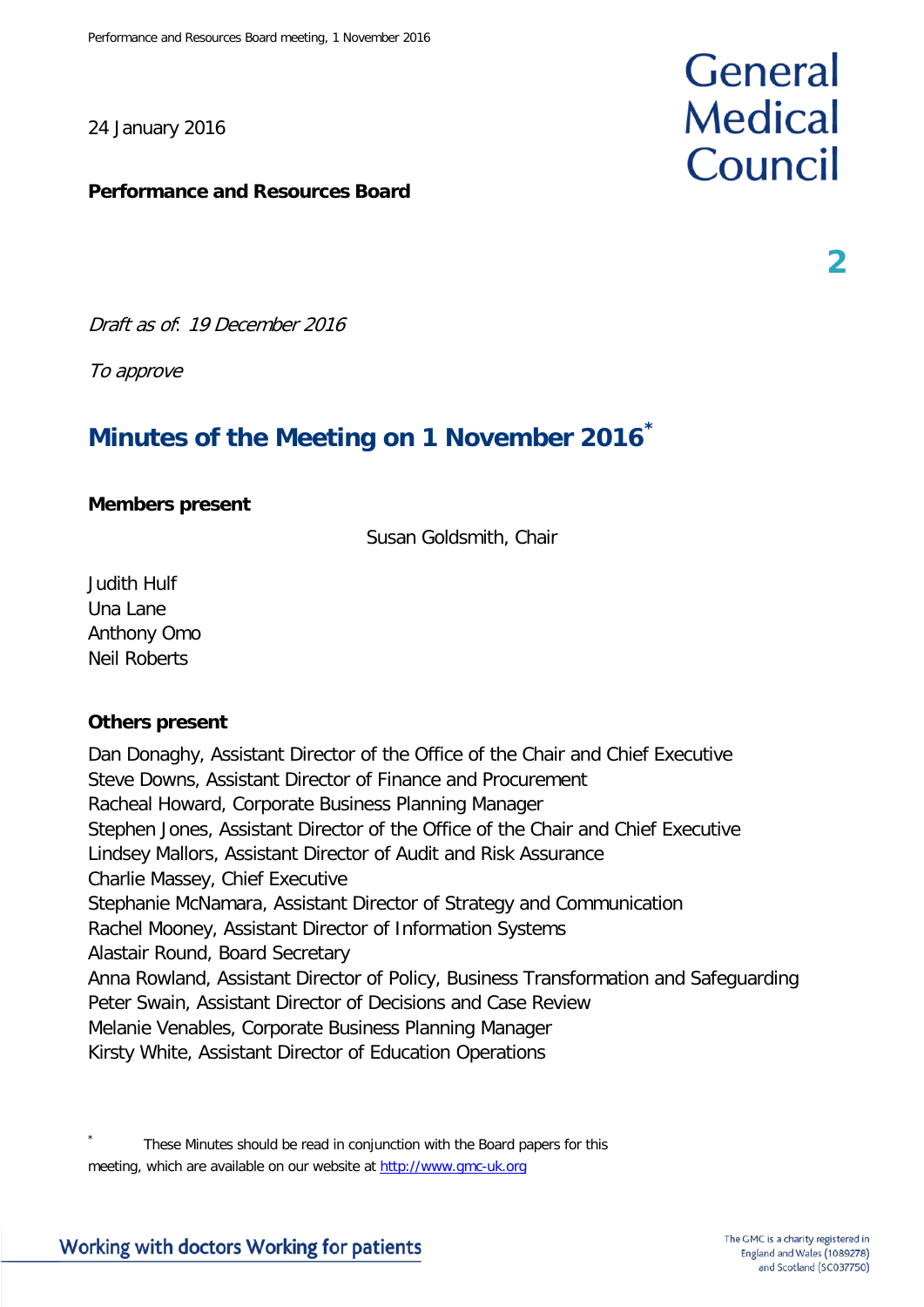#### **Chair's business**

- **1** The Board noted that apologies had been received from Paul Buckley and Judith Hulf.
- **2** The Chair welcomed Charlie Massey to the meeting, on his first day as Chief Executive.

#### **Minutes of the meeting on 27 September 2016**

**3** The Board agreed the minutes of the meeting on 27 September 2016 as a true record.

#### **Operational Performance and Risk Review**

- **4** The Board considered an update on the major external factors which might have an effect on our operational performance, an update on our key performance indicators and targets, and an update on the key risks to the achievement of our strategic aims.
- **5** The Performance and Resources Board:
	- **a** Agreed that the management response to deviation in performance against Service Level Agreements (SLAs) was sufficient.
	- **b** Agreed that the exceptions in delivery against the business plan were within tolerance and did not require additional remedial activity.
	- **c** Agreed to close the following projects:
		- **i** Enhance Technical Capacity/Capability.
		- **ii** Implement the PLAB review recommendations.
		- **iii** Cosmetic Practice.
	- **d** Agreed the updates made to the Corporate Risk Register and agreed that the assessments of all other existing risks in the Corporate Risk Register remained accurate.
	- **e** Noted the status of actions from Committees, Internal Audit recommendations and Significant Event Reviews (SERs) in progress and agreed that any overdue actions do not require additional attention or action.
	- **f** Agreed the current actions in place to address new issues in the newly-developed Corporate Issues Log.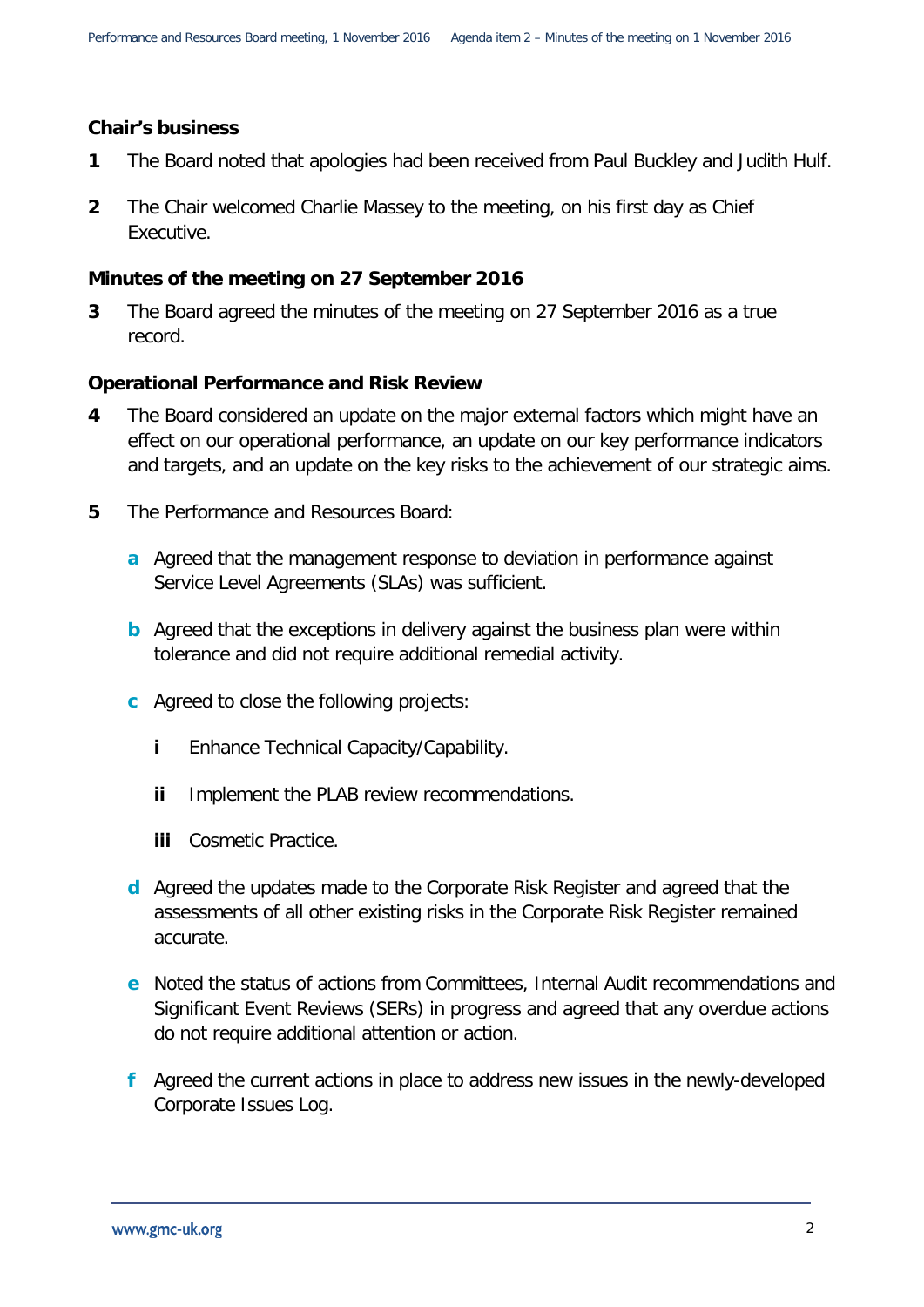- **6** During the discussion, the Board noted:
	- **a** A £44,000 underspend was forecast in Quarter 2, which was due to the likely expenditure in the quarter being overestimated.
	- **b** Registration for the GMC Conference had been very good. There had been some questions raised as to whether patients would be dissuaded from attending due to the introduction of a £25 fee but in reality, it had been difficult to attract patients to a conference of this nature anyway.
	- **c** An update would be provided to the Chief Operating Officer on the latest estimate of the resources required to respond to the Gosport review.
	- **d** There was a potential emerging risk related to the evaluation of revalidation. There had been concerns about work undertaken by UMbRELLA, in relation to its customer service and not keeping the GMC informed on progress. A constructive meeting had been held with UMbRELLA to discuss the issues experienced but this was an emerging area of risk.
	- **e** There was a potential emerging risk arising from the 2016 budget, in relation to restrictions on the use of personal services companies. As a public body subject to the Freedom of Information Act, any tax which was unpaid as a result of such an arrangement would fall on the GMC rather than the personal services company. This did not affect any directly-employed GMC staff but as the legislation had not yet been published, it was not clear whether it might affect any contractors. An external review of the GMC's arrangements would be undertaken to assess any potential risks.
	- **f** The Professional Standards Authority for Health and Social Care (PSA) had indicated that they were minded to fail the GMC against Fitness to Practise Standard 6. The GMC had provided a robust defence and considered that the PSA had not adequately taken account of the GMC's larger caseload compared to other regulators.
	- **g** Due to human error in the transfer of data, the April 2016 figure for the Registration and Revalidation Service Level Agreement to 'answer 90% of calls within 15 seconds' had been incorrectly reported. The GMC remained within target and answered 97% of calls, rather than 96% as previously reported.
	- **h** The paper would be withheld from publication on the external website.

#### **Business Plan and Budget update**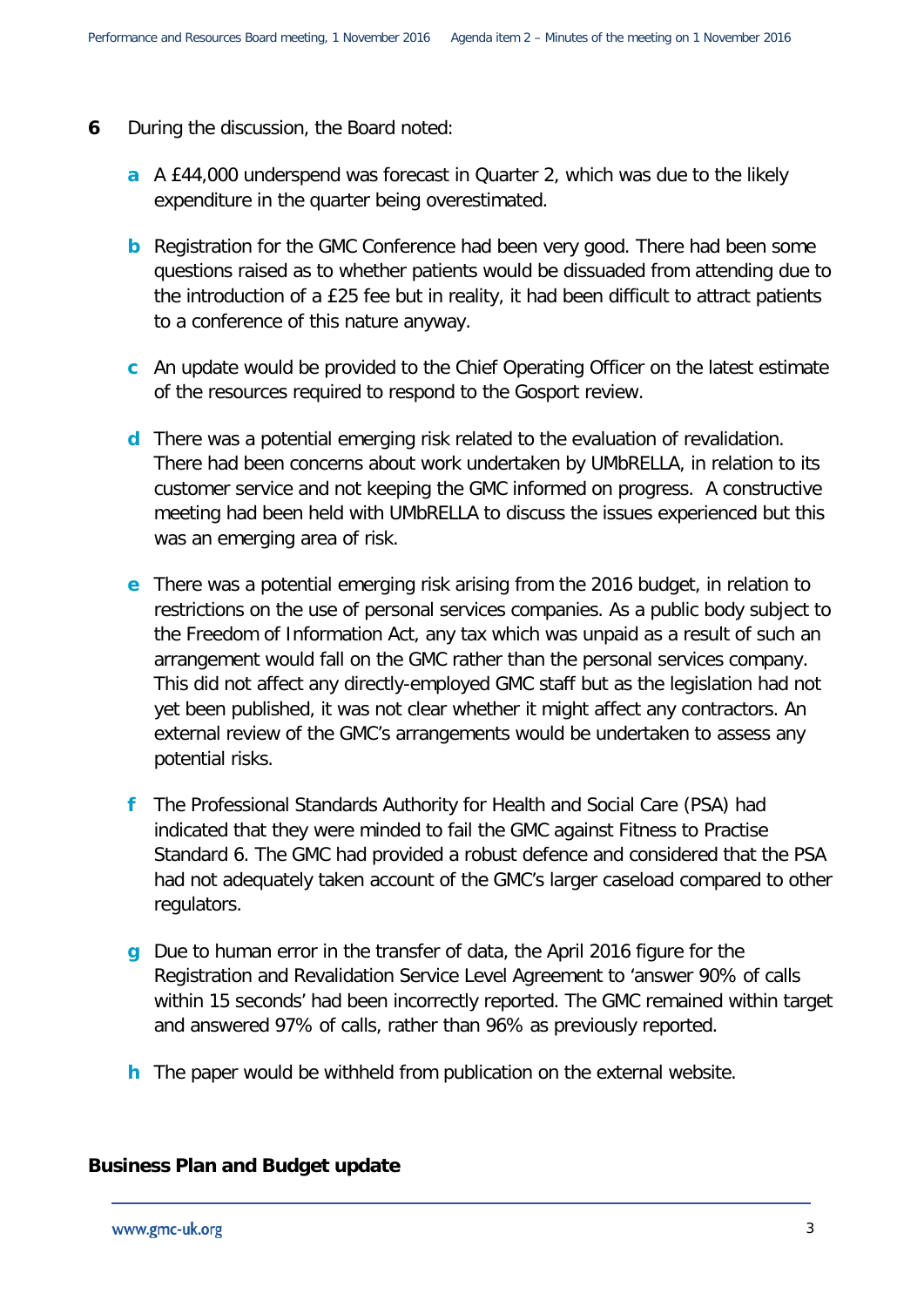- **7** The Board considered an update on the development of the Business Plan and Budget for 2017.
- **8** During the discussion, the Board noted that:
	- **a** A detailed version of the Business Plan and Budget would be considered at an additional Performance and Resources Board meeting later in the month, prior to its consideration by Council on 14 December 2016. The Council paper would be structured to demonstrate how the GMC was meeting its strategic aims.
	- **b** Further work would be undertaken to include more information on the Data Strategy and work with partners to respond to the challenges in the wider healthcare environment.
	- **c** The usual 3% efficiency target had not been included in the 2016 budget, due to the impact of the Change Programme. However, now that the people and accommodation aspects of the Change Programme were largely complete, the 3% efficiency target had been reinstated for each directorate in 2017.
	- **d** Following the Change Programme, there was limited scope to make further savings on staffing costs which meant that a greater focus would be required on other costs to find efficiency savings.
	- **e** The 2017 budget assumed that there would be no increase in the Annual Retention Fee in 2017. It also assumed a 4% increase in staff costs to provide for any costs arising from the implementation of the banding review and any pay increase.
	- **f** A transformation fund had been put in place, which was designed to help the organisation deliver different ways of working which would help to increase efficiency. The fund was available for all directorates to access.
	- **g** The presentation would be withheld from publication on the external website.

# **Digital Media Strategy**

**9** The Board considered and noted an update on the progress that had been made during year one of the Digital Media Strategy, and the next steps planned for year two.

# **Provisional enquiries update**

**10** The Board considered and noted an update on the implementation of provisional enquiries.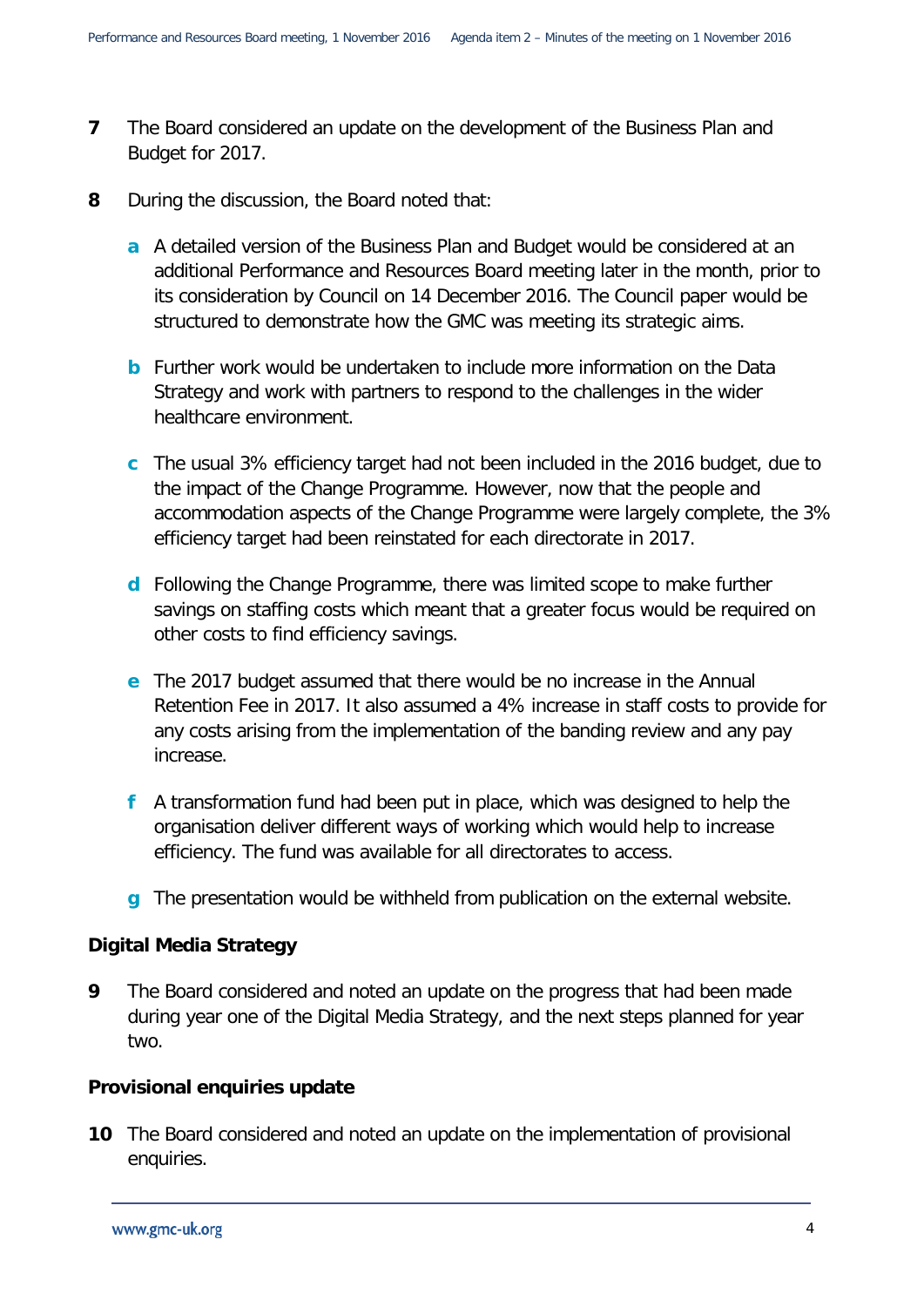**11** The Board noted that the presentation would be withheld from publication on the external website.

# **Recovery of costs for Performance Assessments from doctors applying for restoration**

- **12** The Board considered a proposal to recover the full costs of Performance Assessments from doctors applying for restoration.
- **13** The Board agreed that the GMC should charge £17,000, including VAT, for a Performance Assessment for an applicant for restoration, to reflect the actual cost of the Assessment.
- **14** During the discussion, the Board noted that:
	- **a** A very small number of doctors would be affected by this measure. These were doctors who had been erased during the investigation of concerns about their fitness to practise. The burden was on these doctors to demonstrate that they were fit to practise.
	- **b** The measure was in line with the previously adopted principle that registrants in general should not pay for costs which impacted a small minority of doctors.
	- **c** The fee proposed to be charged was broadly similar to the amount a private provider might charge, if such a provider existed.
	- **d** A revised version of the paper would be published, which clarified the wording on the number of doctors likely to be affected by the proposals.

# **Items for inclusion in the Chief Operating Officer's next report to Council**

- **15** The Board agreed that the following items would be included in the Chief Operating Officer's report to Council:
	- **a** Digital Media Strategy.
	- **b** Provisional enquiries update.
	- **c** Recovery of costs for Performance Assessments from doctors applying for restoration.
- **16** The Board noted that Corporate Risk Register would be published as part of the Chief Operating Officer's report for the first time as part of the report to Council on 14 December 2016.